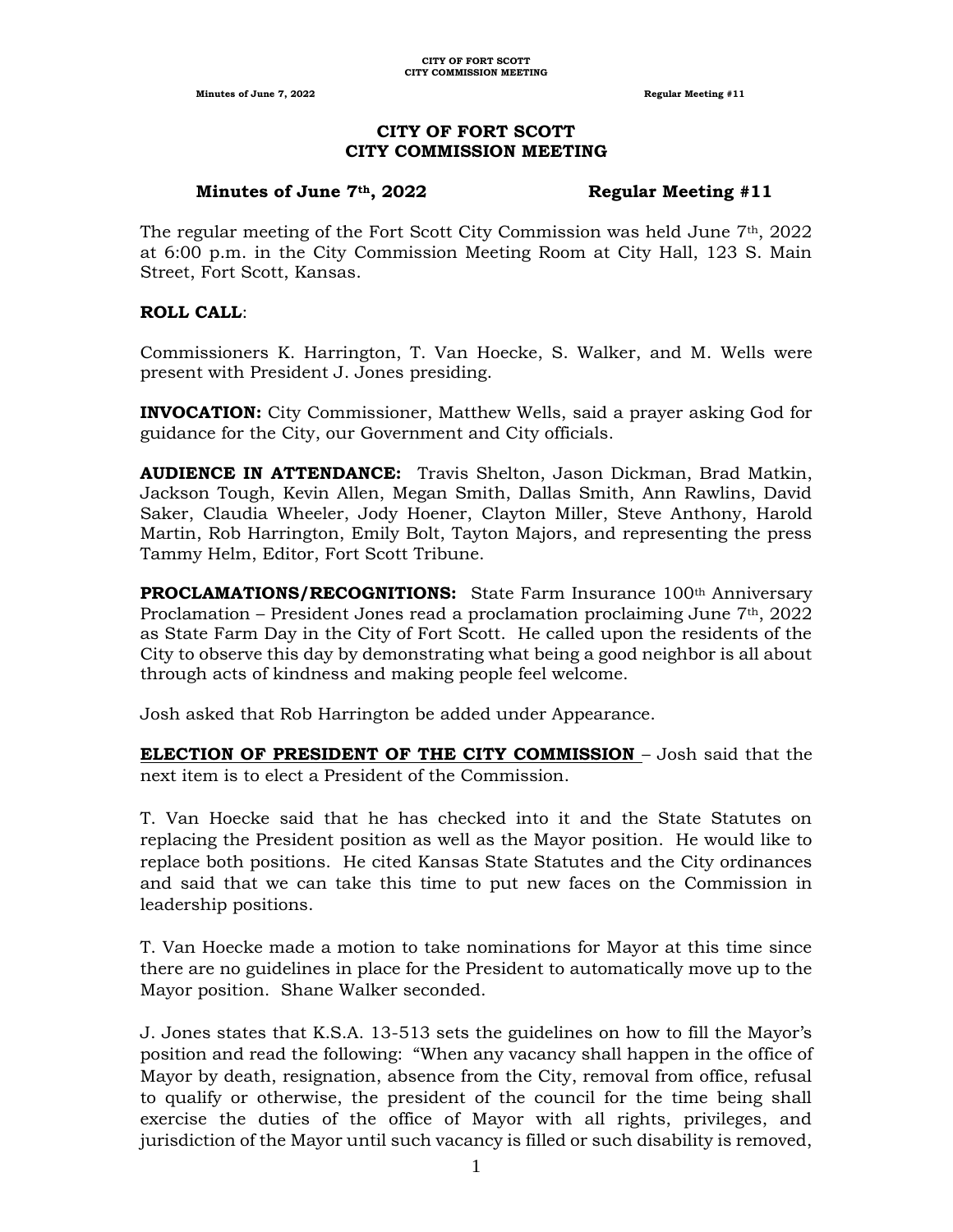#### **CITY OF FORT SCOTT CITY COMMISSION MEETING**

### **Minutes of June 7, 2022 Regular Meeting #11**

or in the case of such vacancy, other than a temporary absence of disability, the president of the council shall become Mayor. Thereupon the council shall elect from its membership a new president of the council. Whenever a vacancy shall occur in the office of councilman, the governing body shall appoint an elector of the word where the vacancy occurs to be councilman for the balance of the unexpired term."

T. Van Hoecke said that he was looking at K.S.A. 12-184a which states: "Form of government continued. A) A city shall continue to operate under its current form of government whether established at an election, or by adoption of a charter ordinance or ordinance until such time that the City's form of government is changed as provided by law. B) All existing ordinances and charter ordinances relating to a city's form of government, except those provisions relating to the time if city primary and general elections, shall remain in effect until amended or repealed by such city."

J. Jones said that the protocol set in the past has been that the president moves up to Mayor and cited a situation where this occurred in the past. He said that he was just pointing out what has happened in the past.

T. Van Hoecke said that a liaison needs to be appointed to the Lake Advisory Board to replace Kevin Allen.

T. Van Hoecke said that the current ordinance needs changed.

City Attorney said that you can change your current ordinance. There is an ordinance to replace a Commissioner. The replacing of the President to the Mayor position has not come up since he has been City Attorney. He said they can change the ordinance however they wish.

Back to the previous motion to take nominations for Mayor at this time, roll call was taken with T. Van Hoecke, S. Walker, M. Wells, and K. Harrington voting aye. J. Jones abstained. Motion carried 4-1.

# **APPROVED TO TAKE NOMINATIONS FOR MAYOR.**

J. Jones moved to nominate Katie Harrington for Mayor. M. Wells seconded. M. Wells and J. Jones voted aye. S. Walker and T. Van Hoecke voted no. K. Harrington abstained.

J. Jones asked the City Attorney if the abstained vote counts as an affirmative vote and he said it did.

# **APPOINTED KATIE HARRINGTON AS MAYOR.**

S. Walker moved to nominate Matthew Wells to serve as the Lake Advisory Board liaison. J. Jones seconded. J. Jones, T. Van Hoecke, K. Harrington, and S. Walker voted aye. M. Wells abstained. Motion carried 4-1.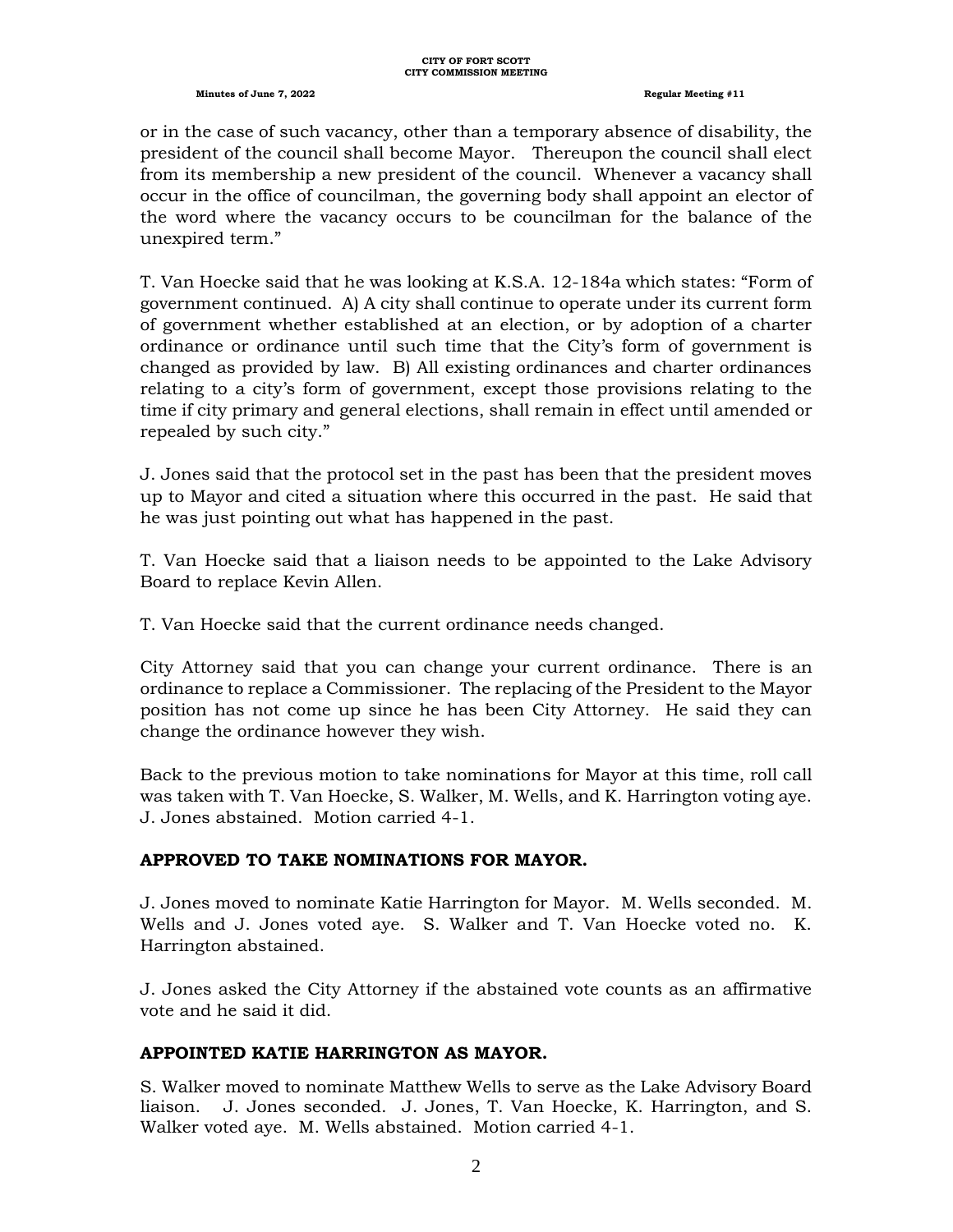# **APPOINTED MATTHEW WELLS AS THE LIASION OF THE LAKE ADVISORY BOARD.**

S. Walker moved to nominate Tim Van Hoecke as President of the Commission. M. Wells seconded. All voted aye.

# **APPOINTED TIM VAN HOECKE AS PRESIDENT OF THE CITY COMMISSION.**

### **CONSENT AGENDA**:

- A. Approval of minutes of the regular meeting of May 17<sup>th</sup>, 2022 and special meeting of June 1st, 2022.
- B. Approval of Appropriation Ordinance 1313-A totaling \$583,514.00.
- C. Request to Pay Nuss & Farmer April Invoice \$2,155.00
- D. Request to Pay HDR Engineering River Intake Project \$7,124.16
- E. Request to Pay #2 Nowak Construction Co., Inc. Manhole 148 Project \$94,116.15
- F. Consideration to Pay Brightly Software \$7,677.09

K. Harrington asked that the payment to Bourbon County R.E.D.I. be removed from the Appropriation Ordinance as she has a conflict.

S. Walker moved to approve the Consent Agenda with the removal of the Bourbon County R.E.D.I. payment. J. Jones seconded. All voted aye.

# **APPROVED CONSENT AGENDA WITH THE REMOVAL OF THE PAYMENT TO BOURBON COUNTY R.E.D.I.**

Bourbon County R.E.D.I. Payment of \$5,416.67:

J. Jones moved to approve the payment to Bourbon County R.E.D.I. T. Van Hoecke seconded. J. Jones, S. Walker, M. Wells, T. Van Hoecke voted aye. K. Harrington abstained. Motion carried 4-1.

# **APPROVED PAYMENT TO BOURBON COUNTY R.E.D.I. IN THE AMOUNT OF \$5,416.67.**

# **Public Comment:**

(Sign up required. Comments on any topic not on the agenda and limited to 5 minutes per person, at Commission discretion)

Ann Rawlins – Ms. Rawlins appeared before the Commission regarding the Old Fort Genealogical Society. She is the librarian. She has an exciting project regarding the Katy Railroad project. They had an exhibit in Texas, and they want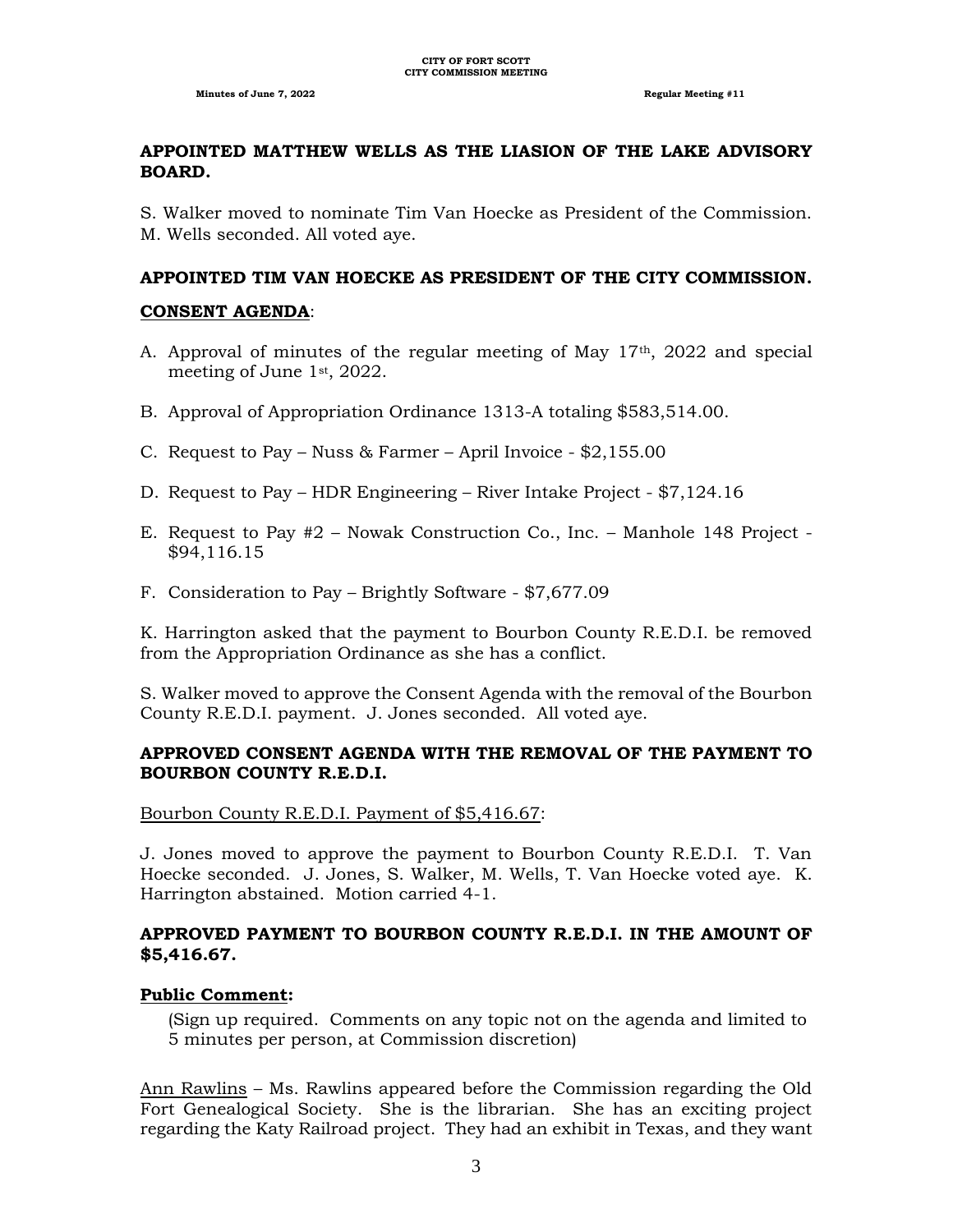to move it to Fort Scott. Documents to be housed are accounting records, maps, annual reports, etc. They need to be available to the public. Their museum will donate these items to a research library. They would like to take over the lower half of Memorial Hall for these items. She asked them to consider their putting Memorial Halls repairs on the front burner.

T. Van Hoecke said that he thinks all of the Commission would like the building repaired.

Steve Anthony – Mr. Anthony asked permission to use the tennis court lights at the Golf Course on July 30th for their Special Olympics tournament.

M. Wells moved to allow the Special Olympics tournament to use the tennis court lights at the Golf Course for their event on July 30th, 2022. J. Jones seconded. All voted aye.

# **APPROVED TO ALLOW THE SPECIAL OLYMPICS TOURNAMENT TO USE THE TENNIS COURT LIGHTS AT THE GOLF COURSE FOR THEIR EVENT ON JULY 30TH, 2022.**

# **Old Business:**

1. Consideration of Impound Yard for Codes vehicles – City Manager said that he passed out information to the Commission regarding an impound yard for Codes vehicles and Land Bank vehicles that are acquired. We need a place to hold them and companies to pick them up. He has had three interested parties. These vehicles would be picked up at no cost and held at no cost, but they would get the vehicles once the titles are acquired in payment of the holding and picking up and hauling. The City would have to comply with the State of Kansas Salvage Control Act. He asked that the vehicles would not be held in a blight area where they could be viewed. The regulations would need to be gone over with the interested party.

J. Jones said that this needs to be looked at yearly and make sure all interested parties are considered.

Clayton Miller said that they want to make sure they are up to City codes on the property for the salvage yard.

City Manager said that we can get an ordinance in place also. It will take a little while to get this developed and started.

M. Wells moved to moved to move forward with an impound yard for the City of Fort Scott for Codes vehicles. J. Jones seconded. All voted aye.

# **APPROVED TO MOVE FORWARD WITH AN IMPOUND YARD FOR THE CITY OF FORT SCOTT FOR CODES VEHICLES.**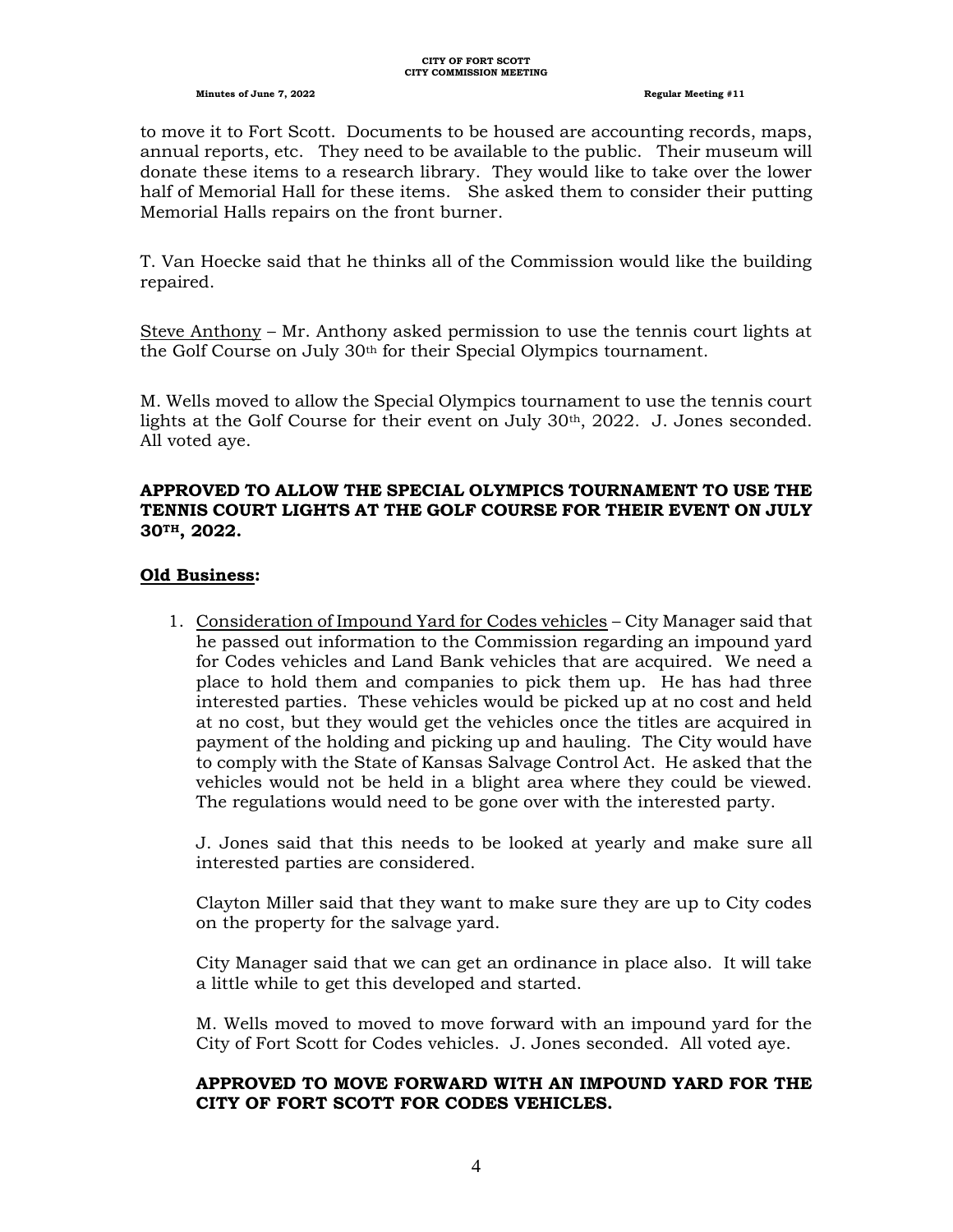### **Appearances:**

Dallas Smith – Wedding reception venue request – Dallas and Megan Smith appeared before the Commission to ask for the use of the Airport hangar for a wedding reception and for the City to waive the alcohol consumption on this property for this event on October 29<sup>th</sup>, 2022. This would be from 12:00 p.m. to 12:00 a.m.

T. Van Hoecke moved to allow Dallas Smith to use the hangar at the Fort Scott Municipal Airport for the wedding reception on October  $29<sup>th</sup>$ , 2022 and to waive the alcohol consumption on the property for this date. S. Walker seconded. All voted aye.

# **APPROVED TO ALLOW DALLAS SMITH TO USE THE HANGAR AT THE FORT SCOTT MUNICIPAL AIRPORT FOR THE WEDDING RECEPTION ON OCTOBER 29TH, 2022 AND TO WAIVE THE ALCOHOL CONSUMPTION ON THE PROPERTY FOR THAT DATE.**

Jody Hoener – Healthy Bourbon County Action Team – Consideration of Memorandum of Understanding  $-3$ <sup>rd</sup> Street Park upgrades  $-$  Downtown Arch placemaking – Jody stated that in their packets is the Memorandum of Understanding. She had the City Attorney review it and he gave a suggestion or two which she included in the MOU. There is \$70,000 in grant funds in the 3rd Street project and \$70,000 in grant funds for the Downtown Arch project. She also asked for approval for the Pledge.

M. Wells moved to accept the Memorandum of Understanding between the Healthy Bourbon County Action Team and the City of Fort Scott to outline the implementation of the  $3<sup>rd</sup>$  Street Park project and Downtown Arch project and the pledge. J. Jones seconded. All voted aye.

# **APPROVED THE MEMORANDUM OF UNDERSTANDING BETWEEN THE HEALTHY BOURBON COUNTY ACTION TEAM AND THE CITY OF FORT SCOTT TO OUTLINE THE IMPLEMENTATION OF THE 3RD STREET PARK PROJECT AND THE DOWNTOWN ARCH PROJECT AND THE PLEDGE.**

Jody gave an update on the T-Mobile grant project also to the Commission. They are meeting with Fort Scott National Historic Site personnel on this project.

Lake Advisory Board Representative – Harold Martin, Lake Advisory Board member, informed the Commission that their Board met on June 4th, 2022, and they would like the City to wait two to three years before the sale of any additional Lake property. There were complications with the sale of the first four lots. The Lake Advisory Board would like a Comprehensive Plan established before the sale of any additional lake lots. Their Board voted that all boat licenses be shown on the actual vessels. All boat licenses expire on December  $31<sup>st</sup>$  of each year. They should be displayed on the right side of the vessel. They asked for a change in this ordinance to reflect this.

Two recommendations were made at their meeting in May which remains unanswered. The Board recommended that legal counsel determine whether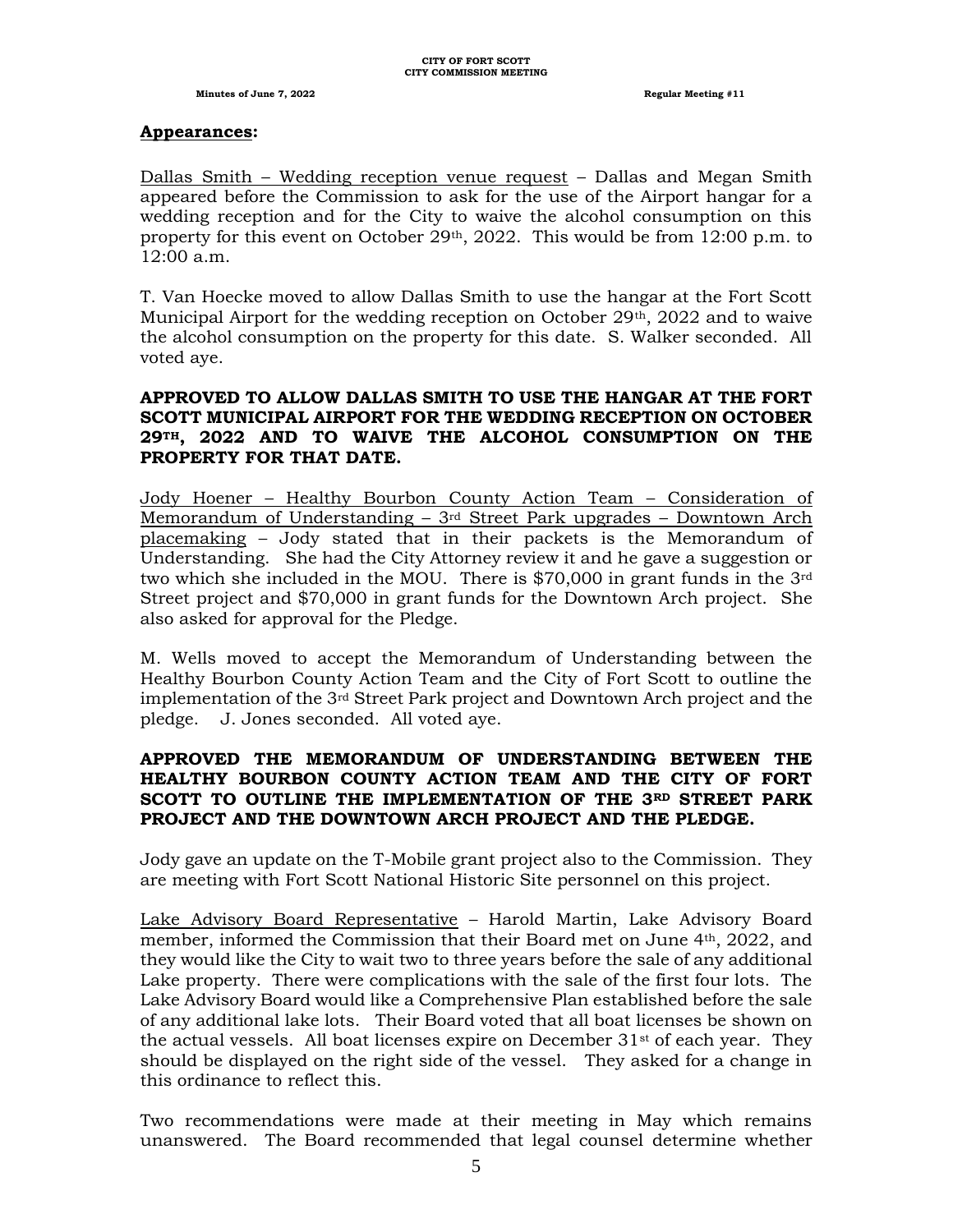#### **CITY OF FORT SCOTT CITY COMMISSION MEETING**

#### **Minutes of June 7, 2022 Regular Meeting #11**

Lake Fort Scott falls under the State of Kansas Boating Regulations. Their board has not heard a reply.

City Attorney said that he and the City Manager discussed this. The Lake Patrol Officer always consults the State and complies with what they require.

Mr. Martin said that their other issue is regarding anchors and proper maintenance and protocol for the anchors and for the City to invest in what is needed. This should not be designated to the Lake Patrol Officer but a City employee. He asked for a status on this.

City Manager said that he would look into the cost of that.

J. Jones apologized for the swimming ropes not being in place for Memorial Day. The fish feeders were not up yet either.

Mr. Martin said that they are up now.

Rob Harrington – Rob introduced his new grant writer Emily Diebolt, and the new intern for Bourbon County R.E.D.I, Tayton Majors. They each stood up and gave a little of their background.

Rob said that he prepared a policy and procedures and handed the City Attorney a copy.

He said a year ago he stood before the Commission and addressed a couple of items on behalf of a couple of businesses. He addressed the road by Peerless and El Charro. The road needs to be repaired.

City Attorney is working on this issue to get easements on this road known as 25th Street. He has quit claim deeds from all property owners except for Peerless.

Rob will check with Peerless on this.

Rob also brought up the ditch in front of Niece Products and if the road is City or County property. There is a water issue there. The ditch needs cleaned out.

Shane said that the roads are the County, but the ditch is the City's.

City Manager will check into this issue.

# **Public Hearings:**

J. Jones moved to open the Public Hearing at 7:06 p.m. T. Van Hoecke seconded. All voted aye.

# **OPENED PUBLIC HEARING AT 7:06 P.M.**

6:00 p.m. – Notice of Hearing of de-annexation of the property more commonly known as 2142 Jayhawk Road –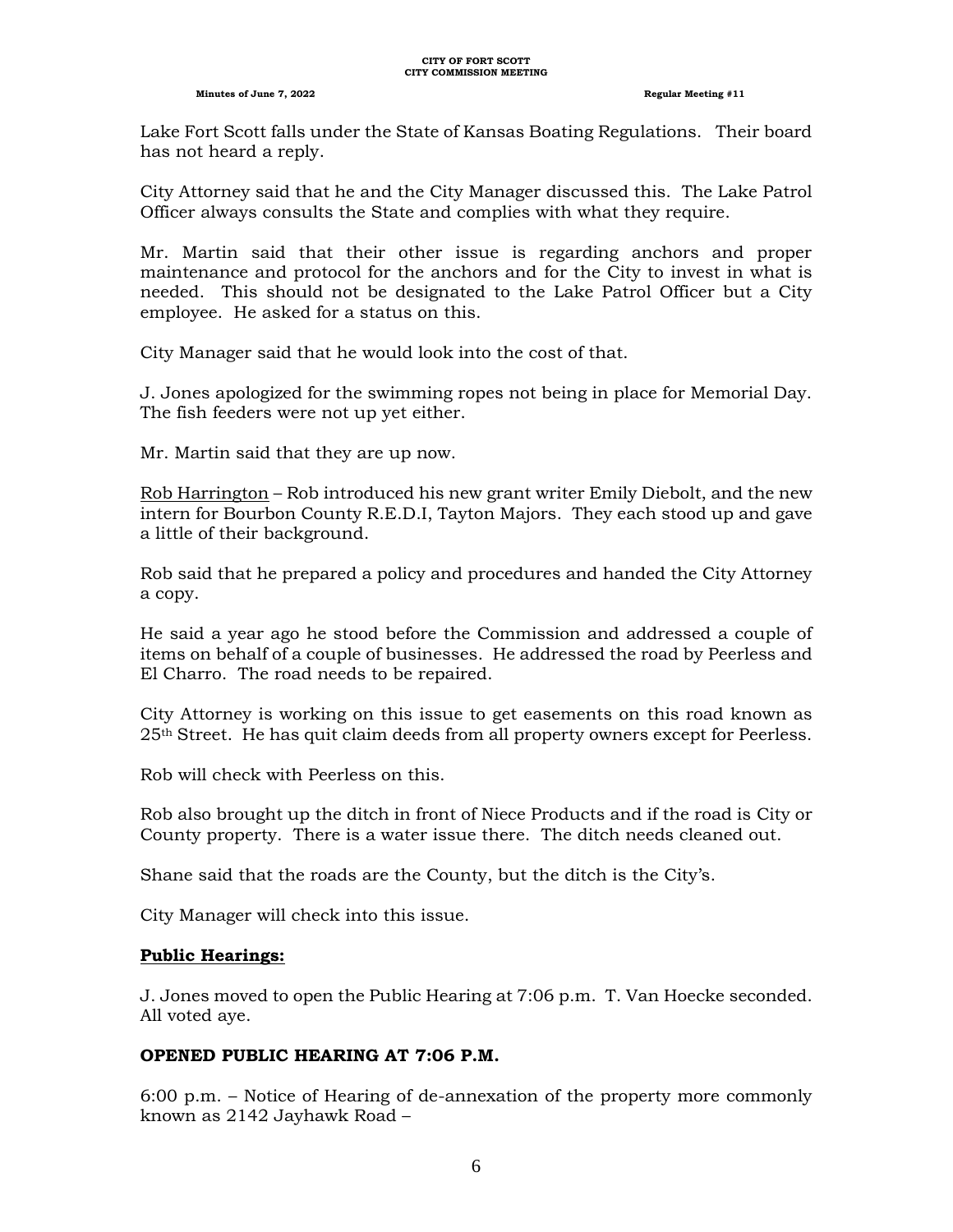Katie asked if there was any public comment and there was none.

M. Wells said that the City promised to get them water some time ago. He cannot find any information on this issue. He said that there are two houses close in proximity that do have City water.

M. Wells moved to table this de-annexation at this time until more information can be obtained. T. Van Hoecke seconded. All voted aye.

# **TABLED THE DE-ANNEXATION FOR 2142 JAYHAWK ROAD AT THIS TIME.**

J. Jones made a motion to close the public hearing at 7:12 p.m. M. Wells seconded. All voted aye.

# **CLOSED PUBLIC HEARING AT 7:12 P.M.**

# **New Business:**

1. Acceptance of K.D.O.T. Grant – Horton Street - \$949,000.00 – Resurfacing, new sidewalks, crosswalks, and ADA ramps on Horton Street between 6th Street and  $18<sup>th</sup>$  Street – City Manager said that the City was awarded this grant.

M. Wells moved to accept the K.D.O.T. Grant for Horton Street in the amount of \$949,000.00. S. Walker seconded. All voted aye.

# **APPROVED K.D.O.T. GRANT FOR HORTON STREET IN THE AMOUNT OF \$949.000.00.**

2. Consideration of Change Order #1 – Nowak Construction Co., Inc. – Manhole 148 Project – Increase of \$1,283.50 – due to final quantity reconciliations on project – Jason Dickman, Earles Engineering, Inc. informed the Commission that the increase is due to final quantity reconciliation amounts.

T. Van Hoecke moved to approve Change Order #1 for Nowak Construction Co., Inc. for the Manhole 148 Project in the increased amount of \$1,283.50. M. Wells seconded. All voted aye.

# **APPROVED CHANGE ORDER #1 FOR NOWAK CONSTRUCTION CO., INC. FOR THE MANHOLE 148 PROJECT IN THE INCREASED AMOUNT OF \$1,283.50.**

3. Consideration of Memorandum of Understanding between the City and Bourbon County for EMS – City Manager said that the MOU is before them.

Discussion was held on what is charged whether it is per hour or a percentage of time.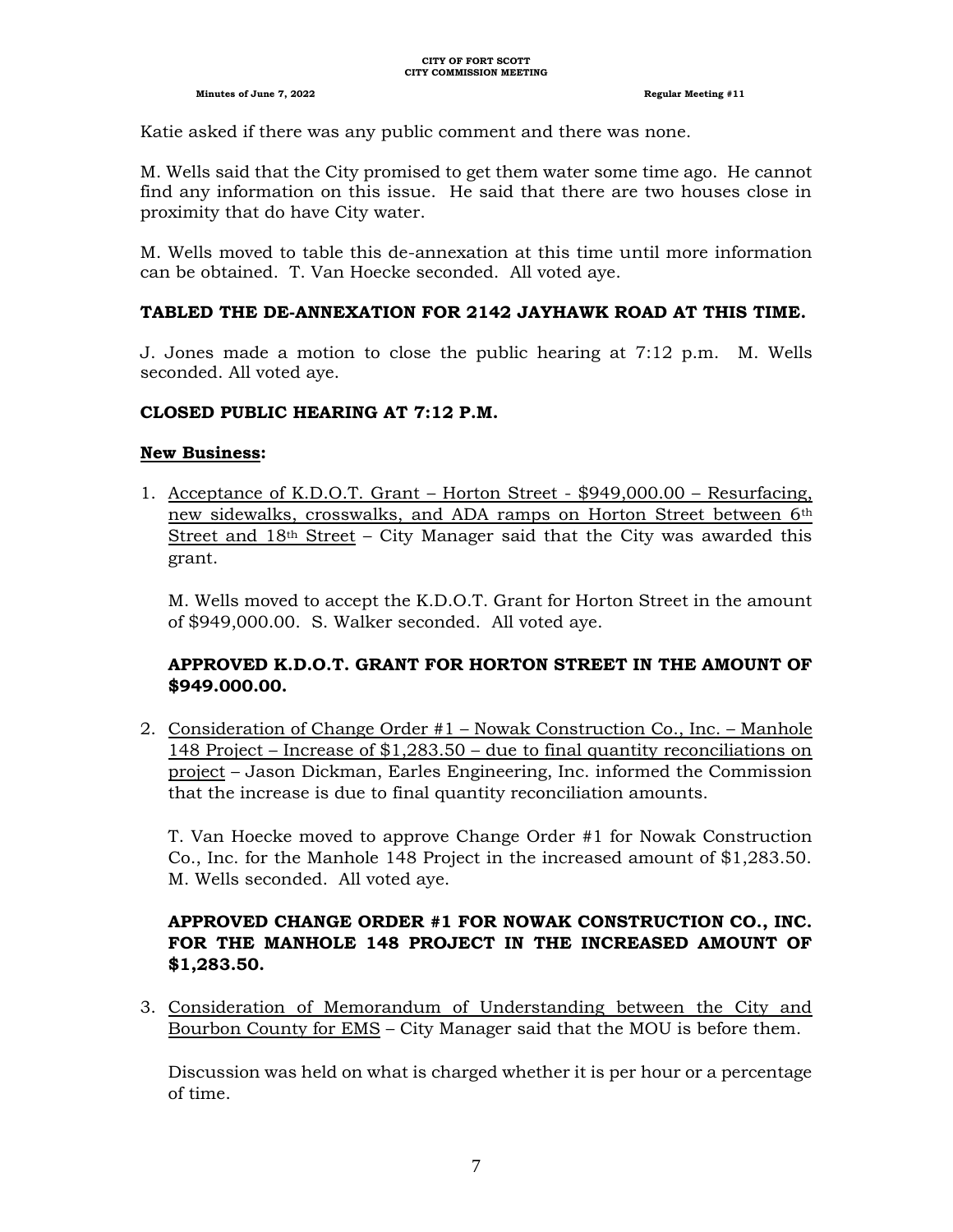M. Wells moved to approve the Memorandum of Understanding between the City and Bourbon County for EMS. K. Harrington seconded. J. Jones, T. Van Hoecke, M. Wells, and K. Harrington voted aye. S. Walker abstained. Motion carried 4-1.

# **APPROVED THE MEMORANDUM OF UNDERSTANDING BETWEEN THE CITY AND BOURBON COUNTY FOR EMS.**

- 4. Consideration of Bids for Demolition: City Manager said that there were two bids received. The low bid is as follows for each structure:
	- a. 731 S. Heylman Dave's Demolition \$1,100.00 Skitch's \$3,442.00
	- b. 312 S. Heylman Dave's Demolition \$1,200.00 Skitch's \$4,939.00
	- c. 1409 S. Ransom Dave's Demolition \$1,200.00 Skitch's \$3,439.00

Dave Saker said that he had Kevin Russell contact him about getting the rock from these demolitions. He will remove it himself as he has a big hole he is wanting to fill.

City Manager said that he didn't see any reason why he couldn't have it. It belongs to the contractor to dispose of.

Dave said that he will have all three structures removed within a five-day period.

T. Van Hoecke moved to award all three demolitions to Dave's Demolition. S. Walker seconded. All voted aye.

# **APPROVED TO AWARD THE DEMOLITION FOR 731 S. HEYLMAN IN THE AMOUNT OF \$1,100.00 TO DAVE'S DEMOLITION; 312 S. HEYLMAN IN THE AMOUNT OF \$1,200.00 TO DAVE'S DEMOLITION; AND 1409 S. RANSOM IN THE AMOUNT OF \$1,200.00 TO DAVE'S DEMOLITION.**

# **Reports and Comments:**

# **A. Commissioner Reports and Comments:**

# A. City Manager Comments:

City Manager stated that he and the City Attorney are working on the Bourbon County R.E.D.I. and Tourism Ordinance update.

He stated that they are working on the Land Bank ordinance for mowing and well as preparing an ordinance for a separate fund for the Land Bank.

Josh said that his preference would be to move those funds to a Land Bank account so it can be tracked.

Rob said that there is a Land Bank meeting next week.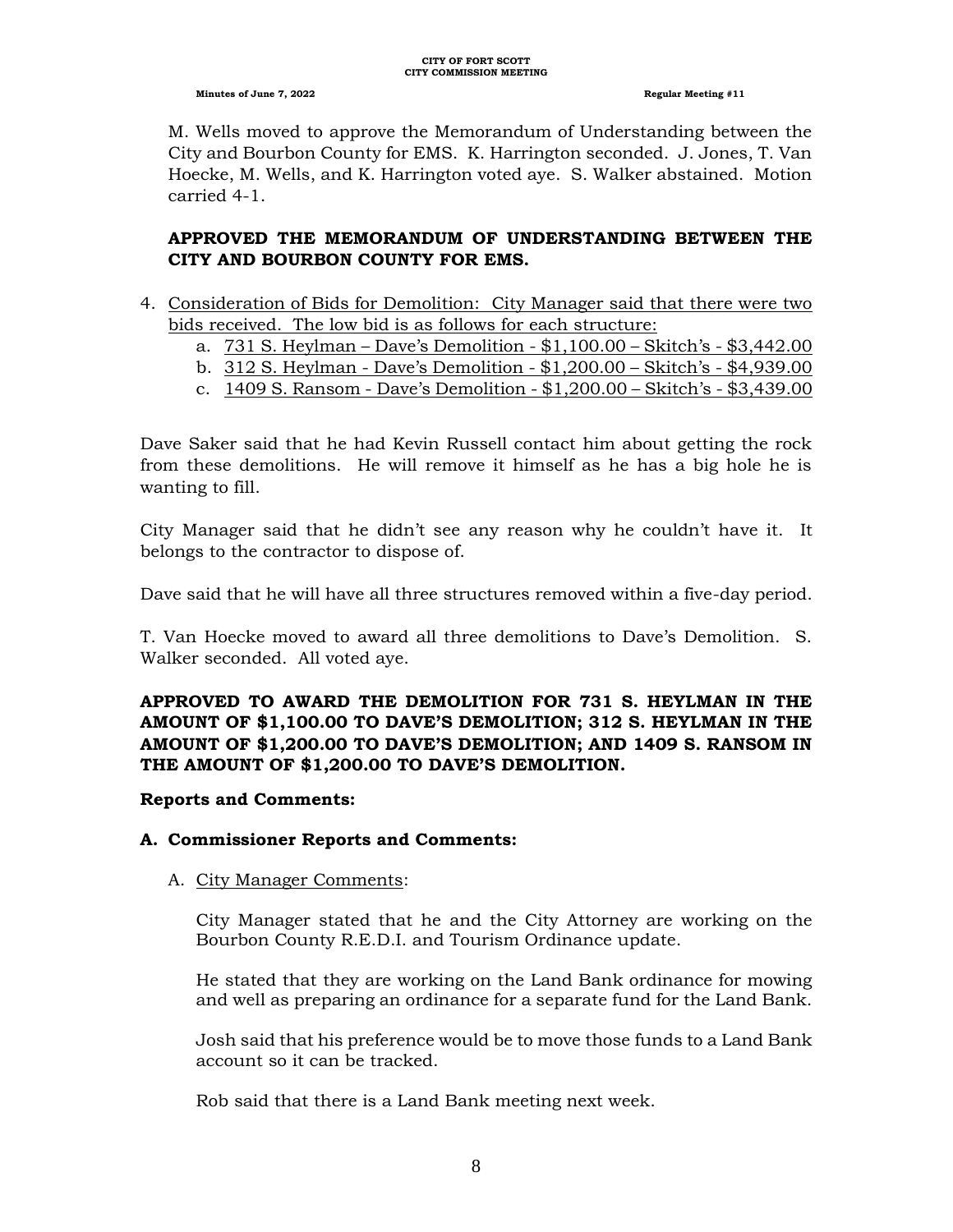### B. Engineering Firm Comments:

1. On-Call Sanitary Sewer Manhole Inspection Training Proposal – Jason Dickman, informed the Commission that this proposal is for the On-Call Sanitary Sewer Manhole Inspection in the amount of \$6,500.00. They have been training City staff also on manhole inspections.

No action was taken on this item so it will be on the next agenda.

He stated that he is still looking for Memorial Hall plans.

Jason also updated on three other projects. He also discussed Wall Street. The Commission reminded him that they asked that an impact study be done for the businesses on Wall Street before the project proceeds further.

C. Commissioners Reports and Comments:

T. Van Hoecke – Tim welcomed Katie Harrington to the Commission. He remarked about the opening day at the Aquatic Center and social media comments.

Chief Shelton said that it was handled in house by H.R.

Tim commended all those involved with Good Ol' Days – from the Committee to all the City crews. He thanked all those involved with the parade and the vendors and the organizations that were on display. He thanked Jackson Tough and Lindsay Madison also. He thanked the citizens also for supporting this event.

Tim commended the Golf Course on the serving of food at the Golf Course now. This will be a great profit maker.

K. Harrington – Katie stated that she attended the Good Ol' Days parade and commended the City crews for their hard work for this event.

M. Wells – Matthew thanked the City and Public Works crews on the extra hours worked for Good Ol' Days. We are blessed to have these employees working for the City. He said that the Fort had some Native American dancers. It was an awesome weekend all around.

Matthew asked about the electric hookups in the downtown area and upgrading them.

Matthew asked about the Codes Department and the creation of a Standard Operating Procedure.

City Manager is working on this still.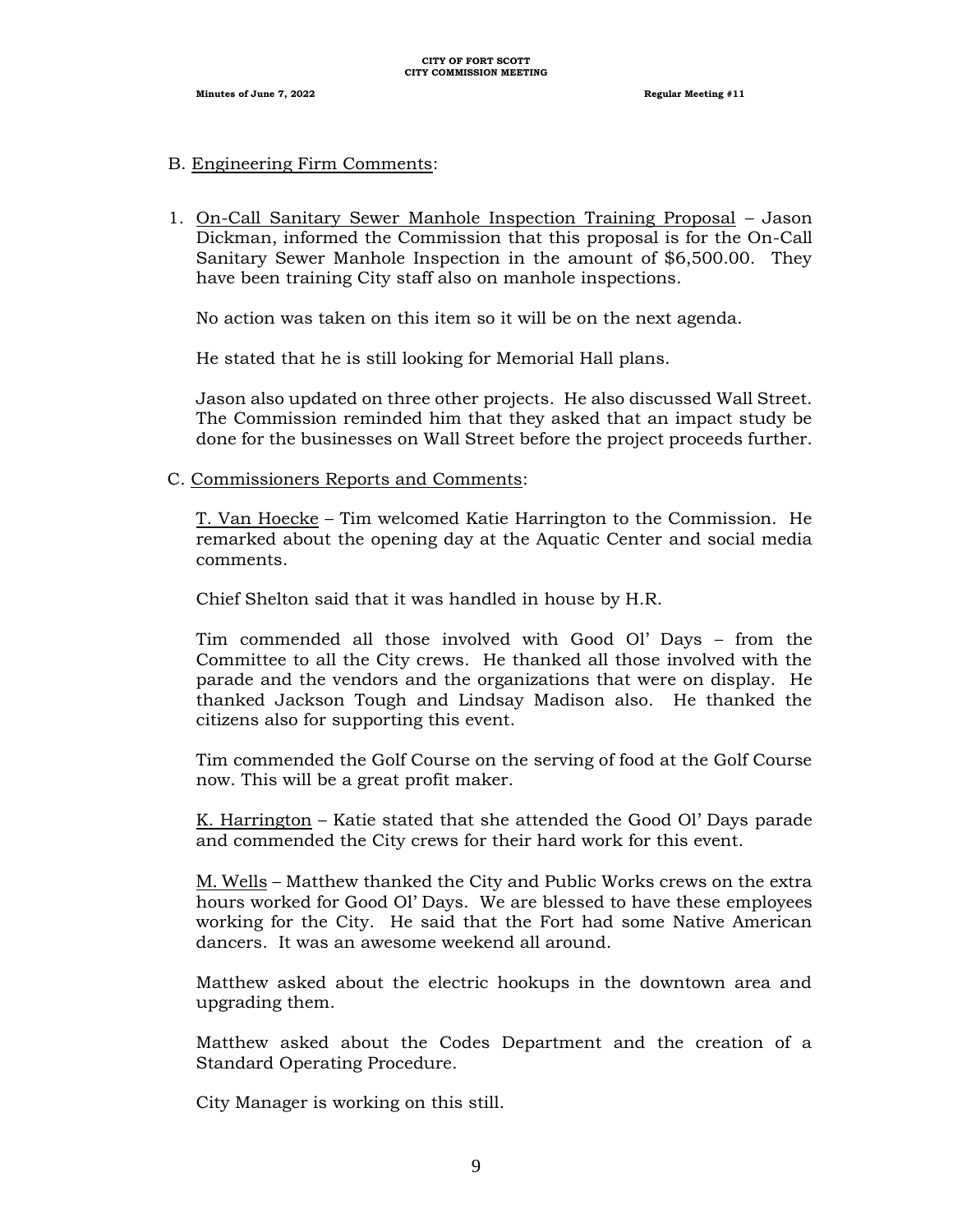Matthew asked about Smart Growth America and if the City is still on board with this program and their ideas. He said we need to address this.

Matthew asked about rewriting the boat license for the Lake residents. He also asked about the rewriting of the ordinance for replacement of Commissioners.

City Attorney said that there are only two options: leave it alone or pattern it after a couple of other ordinances.

Matthew asked for an update on the microphone system in the City Commission room so people can hear better.

Shane said that he is having issues getting proposals for it. He has a bid from one company.

Matthew asked if Jason Dickman can look at Niece and the water issue. He said that there are hydrants and signs with issues with tree and brush overgrowth. He said that one is in the City and the other two are in the County.

Jason will look into this issue.

Matthew asked about adding an extra Land Bank member.

Tim said that they are working with Rob Harrington on this issue. Their meeting is next week, and he doesn't want to speak prematurely on this.

S. Walker – Shane remarked that there were lots of vendors at Good Ol' Days this year. He said that there were lots of people. He thanked the Police Officers and Dispatchers and Fire personnel for their assistance.

Shane asked if Jason and the City Manager had looked at  $2<sup>nd</sup>$  and Judson.

Jason said that there are multiple items to be addressed at that location.

J. Jones – Josh said that Cooper Street has started with concrete and looks good.

Josh stated that Pee Wee Button passed away. He served as a Firefighter for many years.

He thanked all the crews for their assistance in Good Ol' Days.

Josh said that over \$750.00 were sold in boat permits at Lake Fort Scott over Memorial Day weekend.

Josh asked Bob to look at Charter Ordinance No. 21 and if it still exists.

D. City Attorney Comments – Nothing to report.